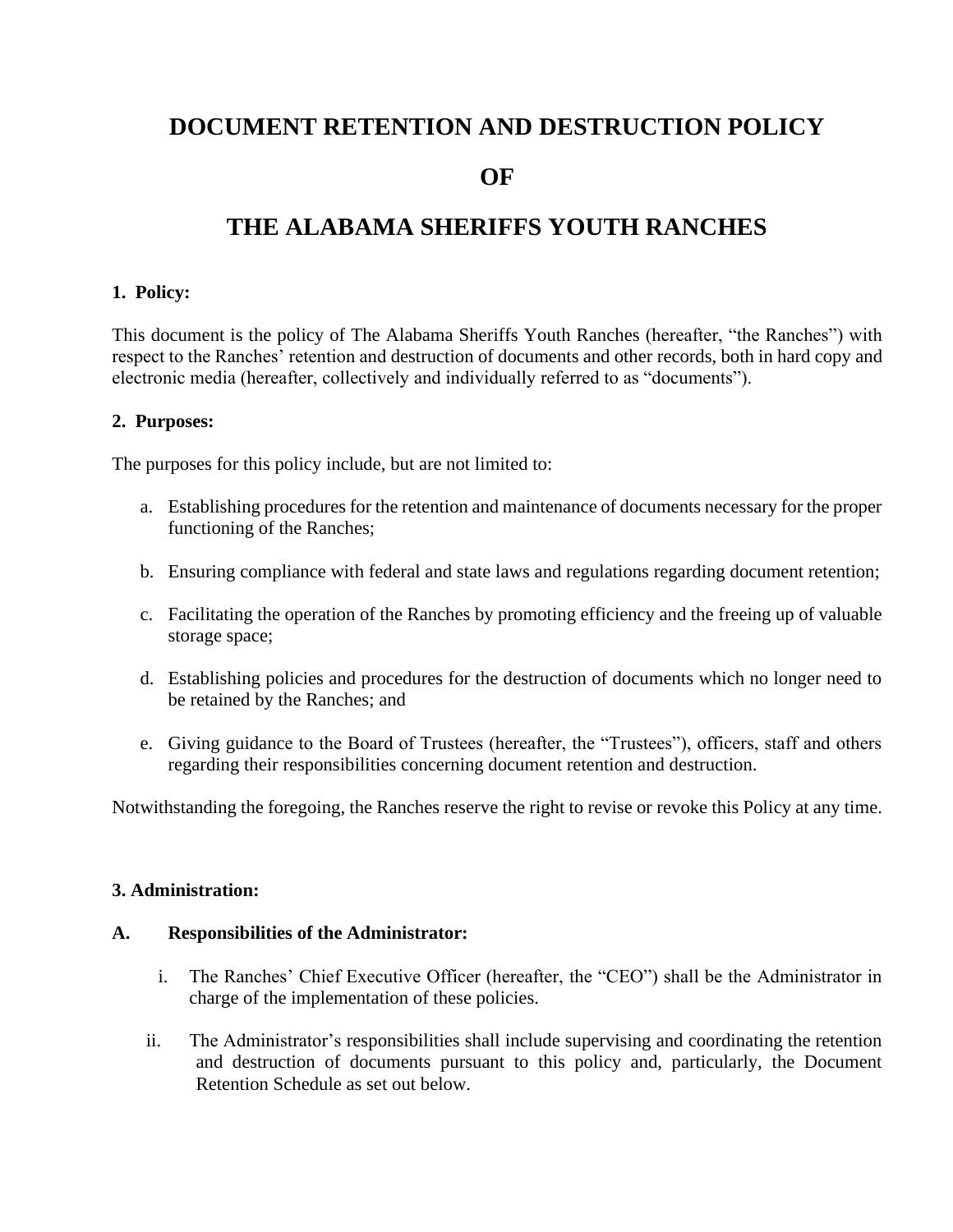- iii. The Administrator shall also be responsible for documenting the actions taken to maintain and/or destroy the Ranches' documents and for retaining such documentation.
- iv. The Administrator may modify the Document Retention Schedule from time to time as necessary to comply with law and/or to include additional or revised document categories as may be appropriate to reflect new policies and procedures.
- v. The Administrator must annually review these policies and the level of the Ranches' compliance with legal counsel and report to the Trustees regarding the level of compliance.
- vi. The Administrator may appoint an assistant to help in carrying out these responsibilities, but will retain ultimate responsibility for carrying out these policies.

# **B. Responsibilities of Constituencies:**

- i. These Policies apply and relate to the responsibilities of the Trustees, staff, volunteers and outsiders with respect to maintaining and documenting the storage and destruction of the Ranches' documents.
- ii. The Ranches' staff shall be familiar with these policies, shall act in accordance therewith, and shall assist the Administrator, as requested, in implementing them.
- iii. The responsibility of volunteers with respect to these policies shall be to produce specifically identified documents upon request of management, if the volunteer still retains such documents. In that regard, after each project in which a volunteer has been involved it shall be the responsibility of the Administrator to confirm whatever types of documents the volunteer retained and to request any such documents which the Administrator feels will be necessary for retention by the Ranches (not by the volunteer).
- iv. Outsiders may include vendors, sponsors, or other service providers. Depending upon the sensitivity of the documents involved with the particular outsider relationship, the Administrator, shall share this Policy with the outsider, when requesting compliance. In particular instances, the Administrator may require that any contract with the outsider specify the particular responsibilities of the outsider with respect to this Policy.

# **4. Suspension of Document Destruction:**

- A. The Ranches become subject to a duty to preserve documents, or to halt their destruction, once litigation, an audit or a government investigation is reasonably anticipated.
- B. Federal law imposes criminal liability (with fines and/or imprisonment for not more than 20 years) upon whomever "knowingly alters, destroys, mutilates, conceals, covers up, falsifies, or makes a false entry in any record, document, or tangible object with the intent to impede,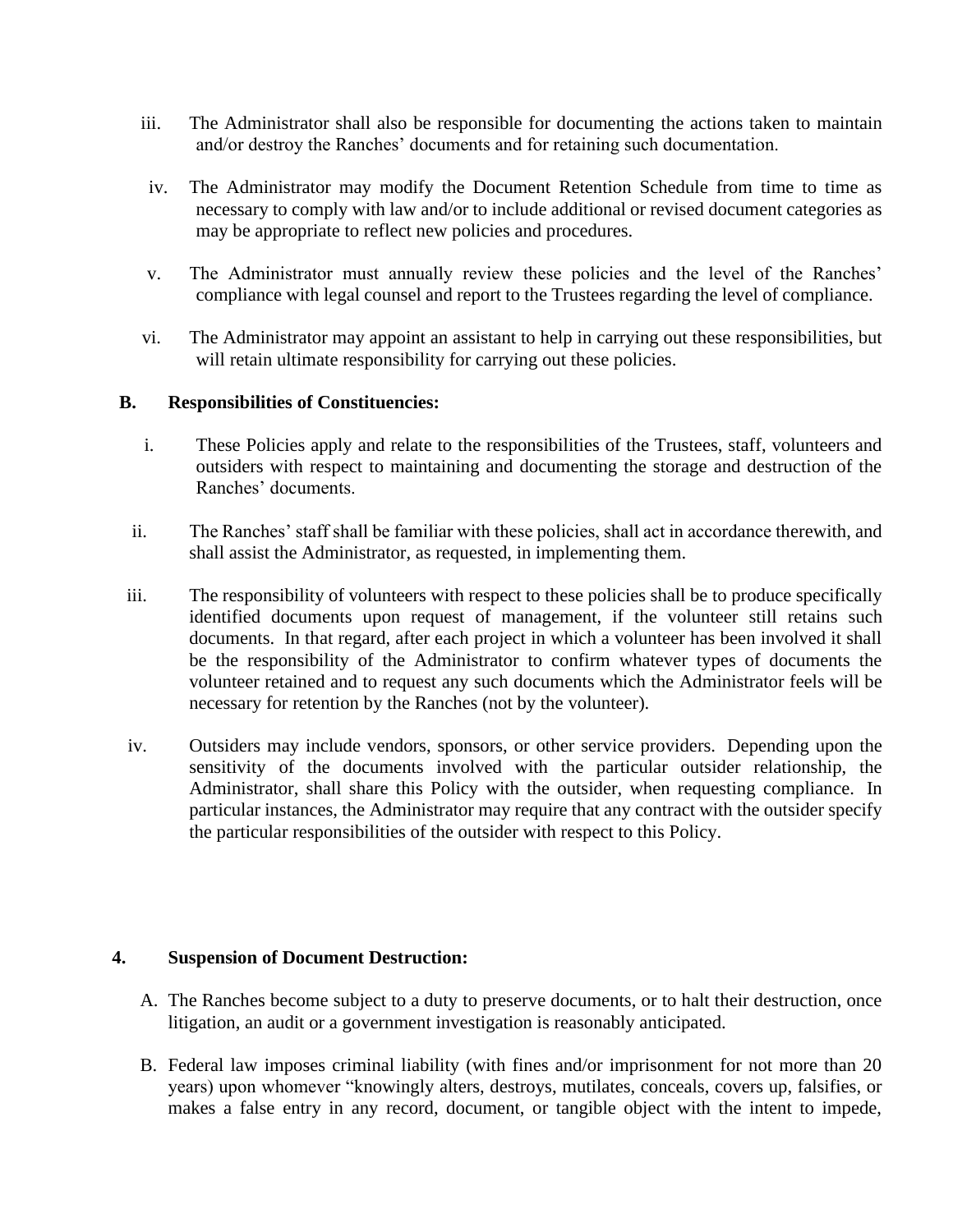obstruct, or influence the investigation or proper administration of any matter within the jurisdiction of any department or agency of the United States … or in relation to or contemplation of any such matter or case."

- C. If the Administrator becomes aware that litigation, a governmental audit of the Ranches or that a government investigation has been instituted, or that either is reasonably anticipated or contemplated, the Administrator shall immediately order a halt to all document destruction under this Policy, communicating the order to all affected constituencies in writing. The Administrator may thereafter amend or rescind the order only after conferring with legal counsel.
- D. If any Trustee or staff member becomes aware that litigation, a governmental audit or a government investigation has been instituted, or is reasonably anticipated or contemplated, with respect to the Ranches, and they are not sure whether the Administrator is aware of same, they shall immediately inform the Administrator.
- E. Failure to comply with this Policy, including, particularly, disobeying any destruction halt order, could result in possible civil or criminal sanctions. In addition, for staff, it could lead to disciplinary action including possible termination.

# 5. **Electronic Documents:**

- A. Documents in electronic format shall be maintained just as hard copy or paper documents are, in accordance with the Document Retention Schedule.
- B. Due to the fact that the integrity of electronic documents, whether with respect to the ease of alteration or deletion, or otherwise, may come into question, the Administrator shall attempt to establish standards for document integrity, including guidelines for handling electronic files, backup procedures, archiving of documents, and regular checkups of the reliability of the system; provided, that such standards shall only be implemented to the extent that they are reasonably attainable considering the resources and other priorities of the Ranches.

# 6. **Privacy:**

It shall be the responsibility of the Administrator, after consultation with counsel, to determine how privacy laws will apply to the Ranches' documents, from and with respect to employees and other constituencies; to establish reasonable procedures for compliance with such privacy laws; and to allow for their audit and review on a regular basis.

# 7. **Emergency Planning:**

- A. Documents shall be stored in a safe and accessible manner and location.
- B. Documents which are necessary for the continued operation of the Ranches in the case of an emergency shall be regularly duplicated or backed up and maintained in an off-site location.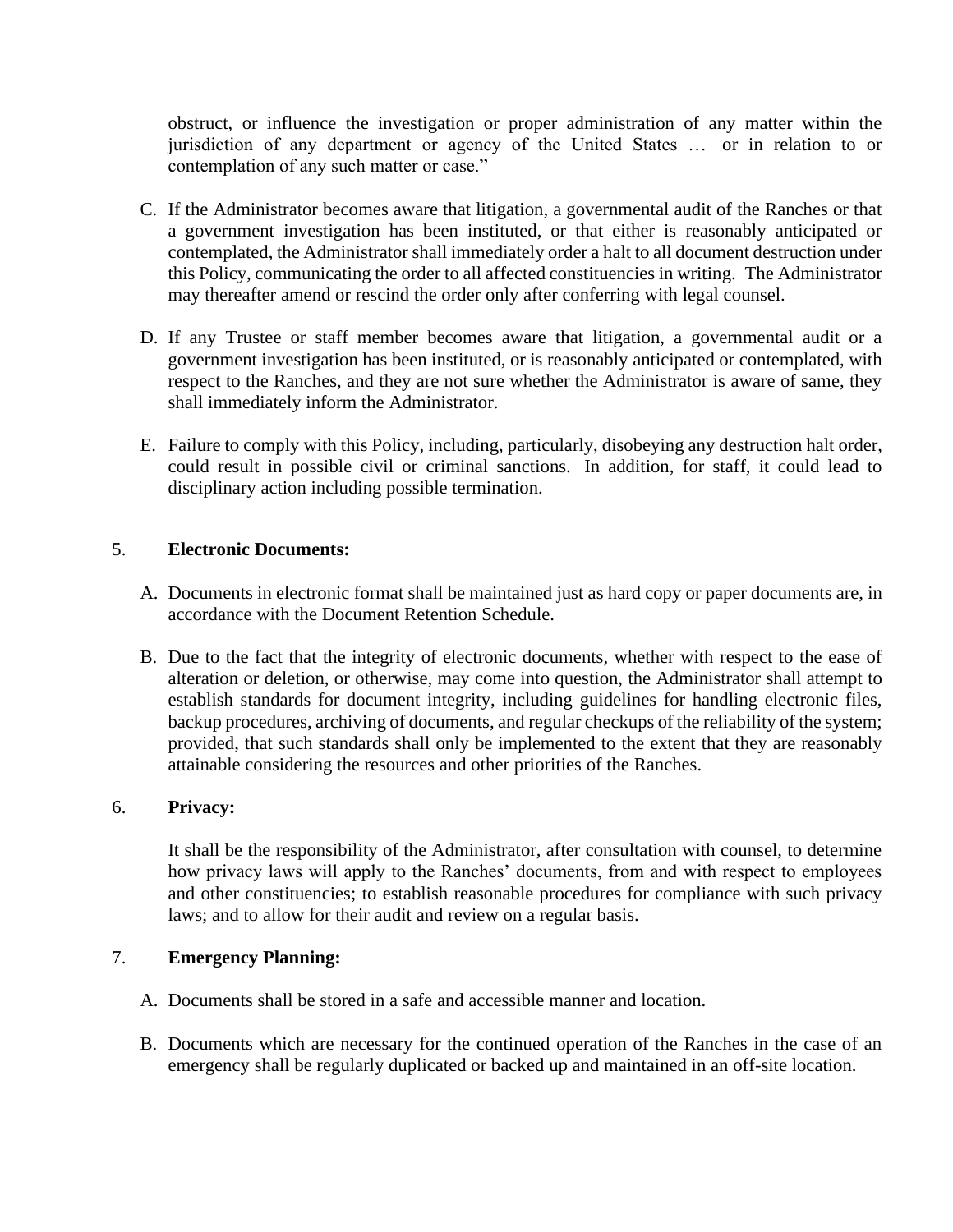C. The Administrator shall develop reasonable procedures for document retention in the case of an emergency.

# 8. **Document Creation and Generation:**

- A. The Administrator shall discuss with staff the ways in which documents are created or generated.
- B. With respect to each employee or Ranch function, the Administrator shall attempt to determine whether documents are created which can be easily segregated from others, so that, when it comes time to destroy (or retain) those documents, they can be easily culled from the others for disposition. For example, on an employee-by-employee basis, are e-mails and other documents of a significantly non-sensitive nature so that they might be deleted, even in the face of a litigation hold with respect to other, more sensitive, documents? This dialogue may help in achieving a major purpose of the Policy -- to conserve resources -- by identifying document streams in a way that will allow the Policy to routinely provide for destruction of documents. Ideally, the Ranches will create and archive documents in a way that can readily identify and destroy documents with similar expirations.

# 9. **Document Retention Schedule:**

# **Document Type Retention Period**

#### **Accounting and Finance:**

| -Accounts Payable                                  | 7 years   |
|----------------------------------------------------|-----------|
| -Accounts Receivable                               | 7 years   |
| -Annual Financial Statements and Audit Reports     | Permanent |
| -Bank Statements, Reconciliations & Deposit Slips  | 7 years   |
| -Canceled Checks – Routine                         | 7 years   |
| -Canceled Checks – Special, Such as Loan Repayment | Permanent |
| -Credit Card Receipts                              | 7 years   |
| -Employee/Business Expense Reports/Documents       | 7 years   |
| -General Ledger                                    | Permanent |
| -Interim Financial Statements                      | 7 years   |

# **Contributions/Gifts/Grants:**

| -Contribution Records                | 7 years                           |
|--------------------------------------|-----------------------------------|
| -Documents Evidencing Terms of Gifts | 7 years                           |
| -Grant Records                       | 7 years after end of grant period |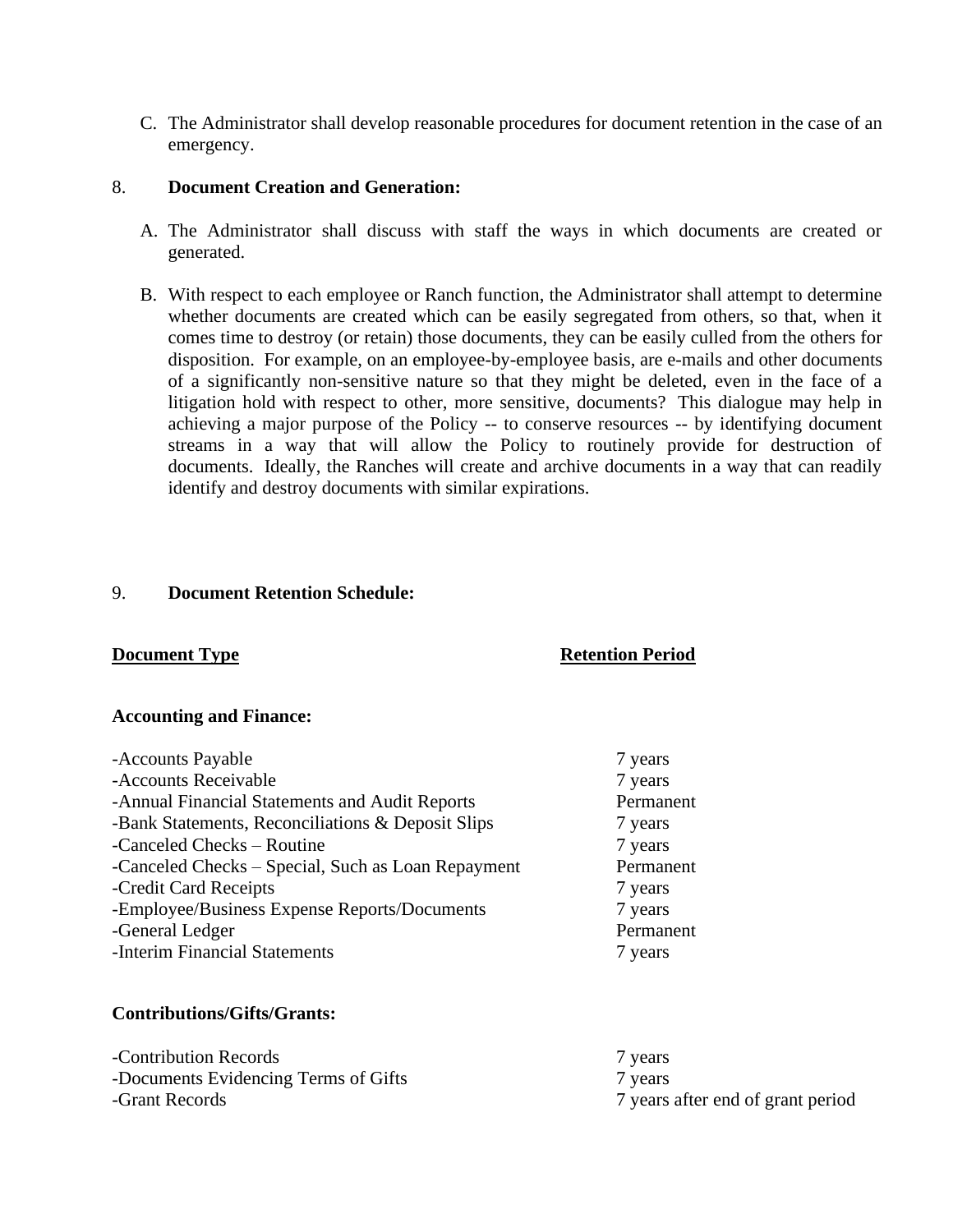# **Corporate and Exemption:**

| -Articles of Incorporation and Amendments                | Permanent |
|----------------------------------------------------------|-----------|
| -Bylaws and Amendments                                   | Permanent |
| -Minute Books, including Board $&$ Committee Minutes     | Permanent |
| -Annual Reports to Attorney General & Secretary of State | Permanent |
| -Other Corporate Filings                                 | Permanent |
| -IRS Exemption Applications                              | Permanent |
| -IRS Exemption Determination Letter                      | Permanent |
| -State Exemption Application (if applicable)             | Permanent |
| -State Exemption Determination Letter (if applicable)    | Permanent |
| -Licenses and Permits                                    | Permanent |
| -Employer Identification (EIN) Designation               | Permanent |

# **Correspondence and Internal Memoranda:**

• Hard copy correspondence and internal memoranda relating to a particular document otherwise addressed in this Schedule should be retained for the same period as the document to which they relate.

| -Hard Copy Correspondence and Internal Memoranda<br>Relating to Routine Matters With no Lasting Significance | Two years                    |
|--------------------------------------------------------------------------------------------------------------|------------------------------|
| -Correspondence and Internal Memoranda Important to<br>the Ranches or Having Lasting Significance            | Permanent, subject to review |

# **Electronic Mail (E-mail) to or from the Ranches:**

• Electronic mail (e-mail) relating to a particular document otherwise addressed in this Schedule should be retained for the same period as the document to which they relate, but may be retained in hard copy form with the document to which they relate.

-E-mails Considered Important to the Ranches or of Lasting Permanent, subject to review Significance (should be printed and stored in a central repository)

-E-mails not included in either of the above categories Two years

# **Electronically Stored Documents:**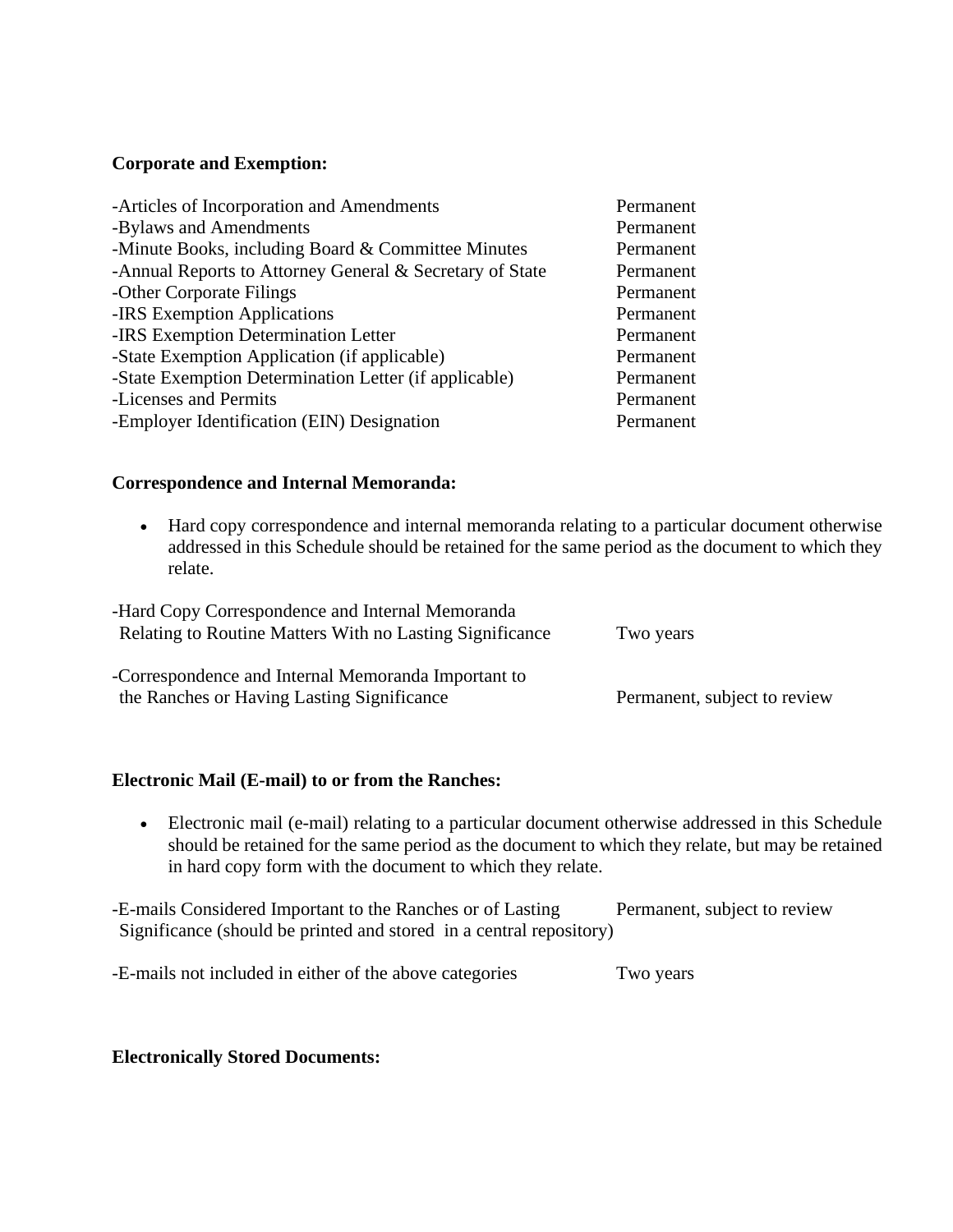- Electronically stored documents (e.g., in pdf, text or other electronic format) comprising or relating to a particular document otherwise addressed in this Schedule should be retained for the same period as the document which they comprise or to which they relate, but may be retained in hard copy form (unless the electronic aspect is of significance).
- -Electronically Stored Documents Considered Important to the Ranches or of Lasting Significance (should be printed and stored in a central repository unless the electronic aspect is of significance). Permanent, subject to review -Electronically Stored Documents Not Included in Either of the Above Categories Two years

### **Employment, Personnel and Pension:**

-Personnel Records 10 years after employment ends -Employee Contracts 10 years after termination -Retirement and Pension Records Permanent

#### **Records of Children Served by the Ranches:**

-Commitment/Guardianship Documents Permanent -Court Documents **Permanent** 

#### **Insurance:**

-Property, D&O, Workers' Compensation and General Liability Insurance Policies **Permanent** -Insurance Claims Records Permanent

#### **Investment Records:**

-All Records of Investments Seven years after sale

**Legal and Contracts:**